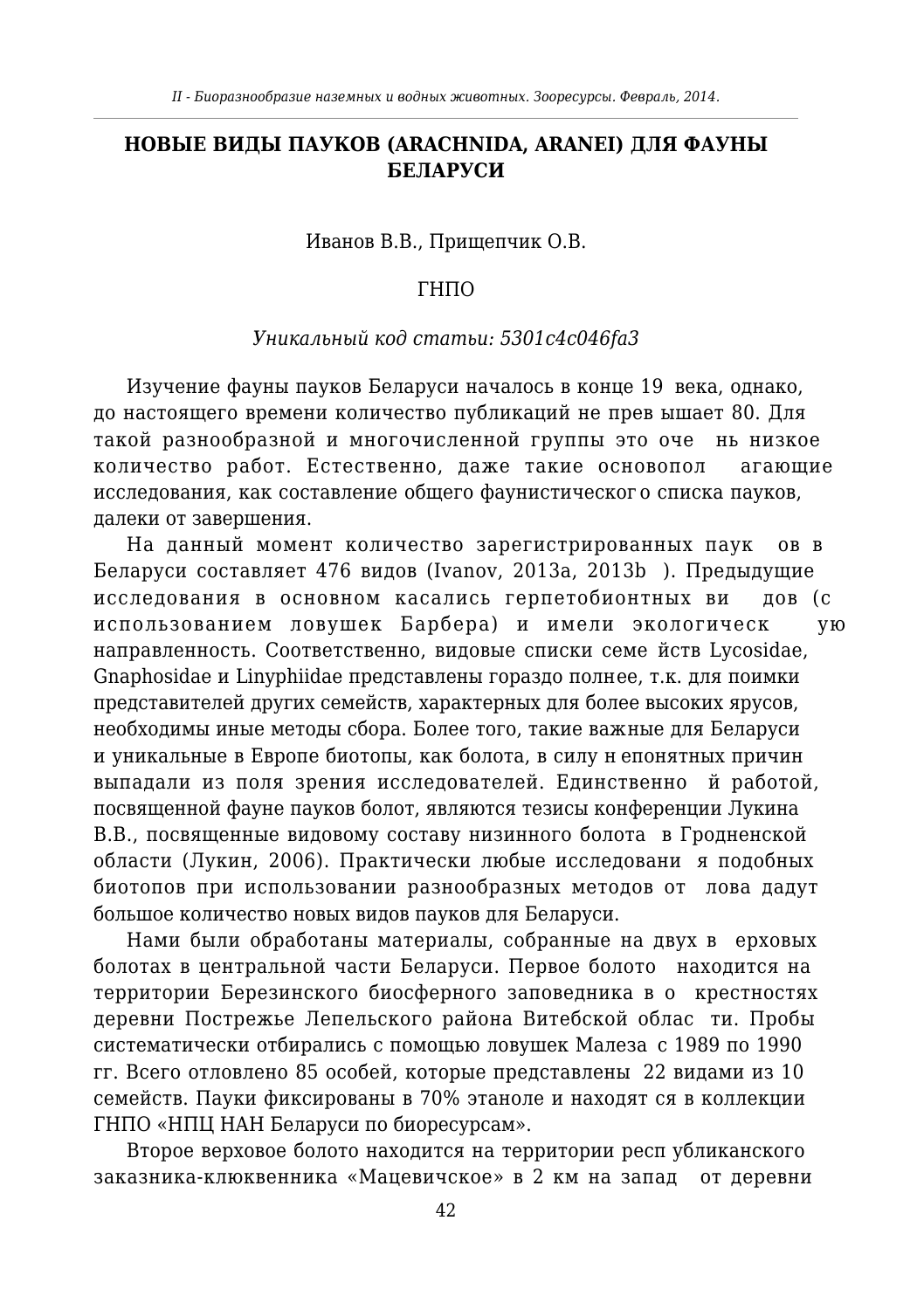Талька Пухавичского района Минской области. Пробы о тбирались в октябре 2013 года с помощью энтомологического сачка и ручного сбора с последующей фиксацией в спирте. Всего отловлено 2 38 особей, которые представлены видами из 11 семейств. Среди них 5 видов из 3 семейств указываются впервые для территории Беларус и, что увеличивает число зарегистрированных видов пауков д о 481.

Семейство Araneidae

1. *Cyclosa oculata* (Walckenaer, 1802) Одна ювенильная особь этого Палеарктического вида отловлена в заказнике «Мацеви чское» (20.10.2013, квартал 22) с помошью кошения энтомоло гическим сачком по *багульнику болотному*. Достаточно редко регистрируемый вид, имеет весьма специфическую морфологию брюшка с 5 выростам и: двумя спереди и тремя сзади.

2. *Zilla diodia* (Walckenaer, 1802). Одна ювенильная особь также была отловлена в указанном заказнике (20.10.2013, кварта л 22). Это первое упоминание рода Zilla для Беларуси.

Семейство Clubionidae

3. *Clubiona norvegica* Strand, 1900. Единственная самка попалась в пробе ловушки Малеза снятой 18 мая 1990 года на вер ховом болоте в Березинском заповеднике (окр. д. Пострежье). Типичный представитель болотной фауны.

4. *Clubiona similis* L. Koch, 1867. Две самки обнаружены в пробе ловушки Малеза снятой 13 августа 1989 года на верхо вом болоте в Березинском заповеднике (окр. д. Пострежье). Типичный представитель болотной фауны.

Семейство Philodromidae

5. Philodromus margaritatus (Clerck, 1757). Две ювенильные особи были извлечены из-под коры мертвой сосны в заказнике «Мацевичское» (20.10.2013, квартал 29). Вид широко распространён в Европе, однако отловить его удаётся нечасто из-за криптической окр аски, которая делает его мало заметным на стволах, поросших лишайниками.

Так как 3 вида пауков были определены по ювенильным особям, то для более точного подтверждения их видовой принадле жности и обнаружения новых видов нами планируется продолжить изучение фауны арахнид на территории заказника-клюквенника «Мацевичское», а также произвести обработку проб ловушек Малеза из Б ерезинского заповедника с 1991 по 2005 гг.